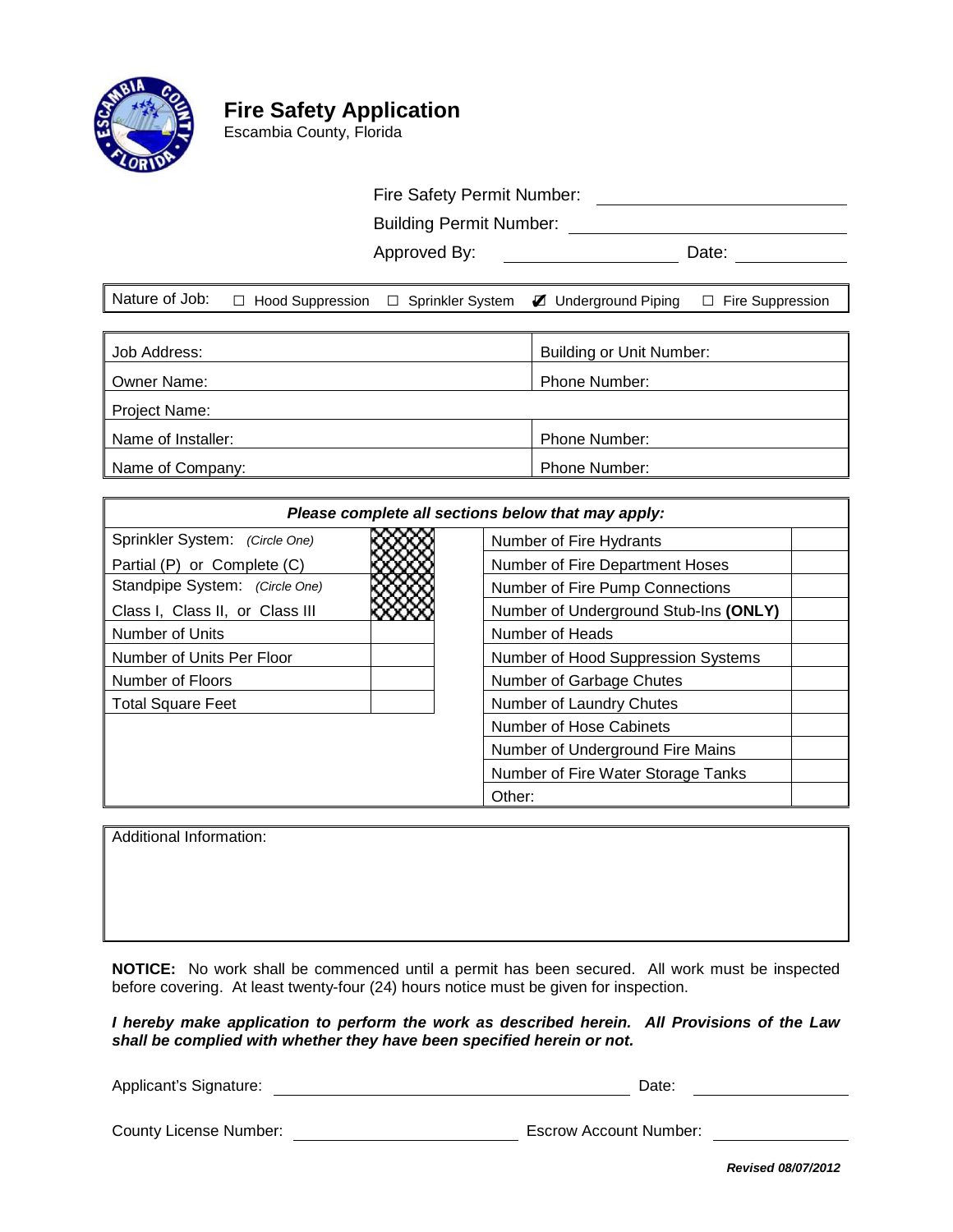

#### **FIRE PREVENTION DIVISION PUBLIC SAFETY BUREAU**

## FIRE SERVICE MAIN PLANS SUBMITTAL CHECKLIST NFPA 24 (2007 EDITION)

The following Fire Service Main Plans Submittal Checklist is required information for fire service main permit review. Use of the form does not guarantee that plans will be accepted on the first submittal, but will aid in reducing the number of re-submittals required due to the lack of information or conflicting information being provided. T**his checklist should not be considered to be all inclusive. Additional information may be required. Use of this checklist will not eliminate the requirement for a good knowledge and understanding of NFPA 24.**

For issuance of the fire service main permit and prior to any installation and inspection request, the following information and/or forms shall be completed, submitted and approved.

- □ **Completed & approved permit application.**
- **□ Include payment for permit fees.**
- **□ Three (3) sets of shop drawings/plans.**

*Any material installed or work performed prior to the issuance of a permit will be subject to two times the permit fee and/or required to be removed. A hard copy of the permit and an approved set of plans are*  required to be maintained on the job site at all times and must be on site prior to any worked being performed *unless a limited early start request has been granted. Limited early start requests are considered on a case by case basis, are required to be submitted in writing on letter head and are not automatically granted.* 

- **4.1.1 Working plans shall be submitted for approval to the authority having jurisdiction before any equipment is installed or remodeled.**
- **4.1.2 Deviation from approved plans shall require permission of the authority having jurisdiction.**
- **4.1.3 Working plans shall be drawn to an indicated scale on sheets of uniform size, with a plan of each floor, and shall include the following items that pertain to the design of the system:** 
	- $\Box$  The size and location of all water supplies.
	- $\Box$  Size and location of standpipe risers, hose outlets, hand hose, monitor nozzles, and related equipment
	- $\Box$  The following items that pertain to private fire service mains:
		- □ (a) Size
		- $\Box$  (b) Length
		- $\Box$  (c) Location
		- □ (d) Weight
		- □ (e) Material
		- $\Box$  (f) Point of connection to city main
		- $\Box$  (g) Sizes, types, and locations of valves, valve indicators, regulators, meters, and valve pits
		- $\Box$  (h) Depth at which the top of the pipe is laid below grade
	- $\Box$  The following items that pertain to hydrants:
		- $\Box$  (a) Size and location, including size and number of outlets and whether outlets are to be equipped with independent gate valves.
		- $\Box$  (b) Whether hose houses and equipment are to be provided, and by whom
		- $\Box$  (c) Static and residual hydrants used in flow
	- $\Box$  Size, location, and piping arrangement of fire department connections

#### **4.2.1 Installation work shall be performed by fully experienced and responsible persons.**

### *Opposite side of this page is required to be completed and signed.*